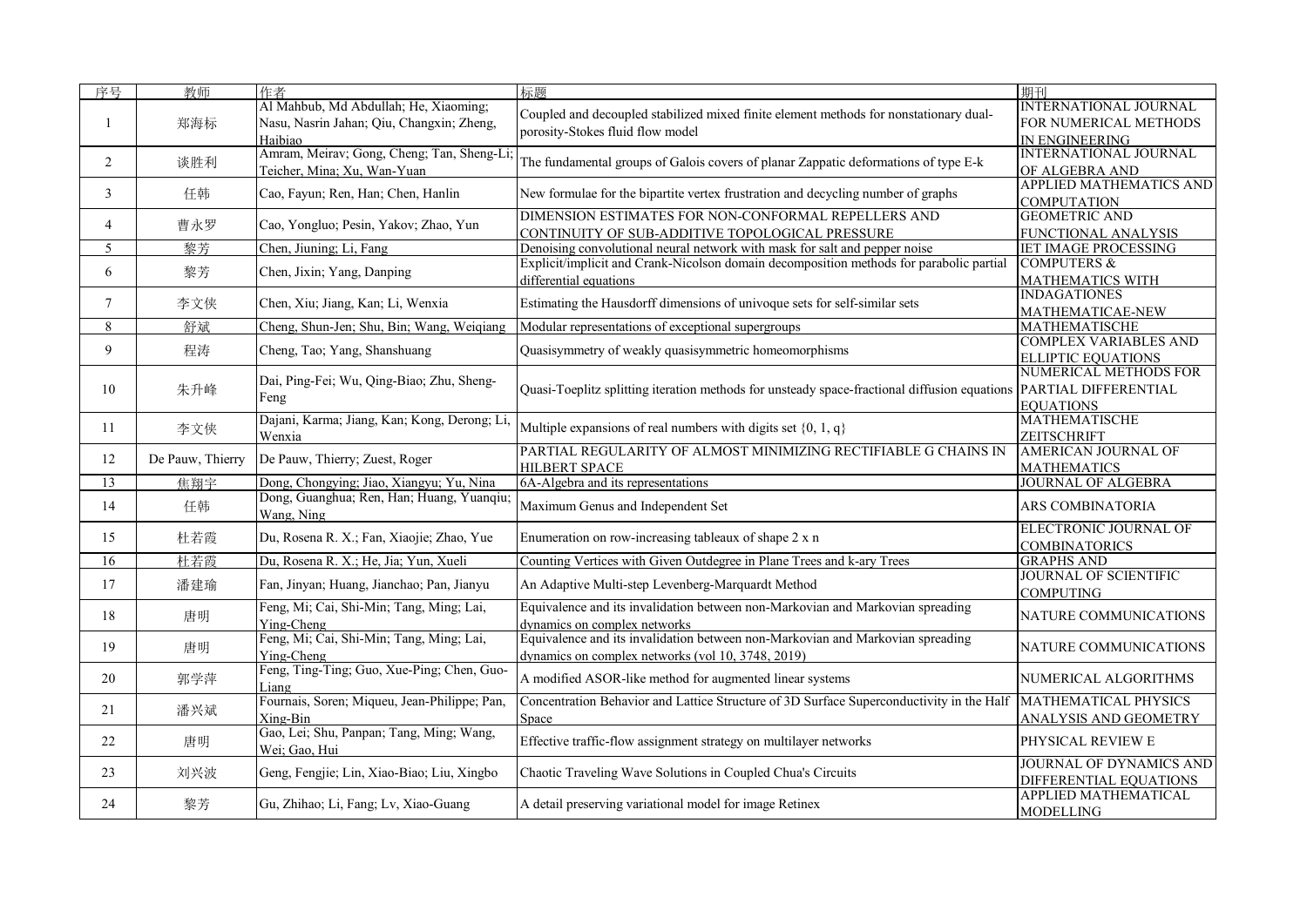| 25              | 何小清 | He, Xiaoqing; Lam, King-Yeung; Lou, Yuan;   | Dynamics of a consumer-resource reaction-diffusion model: Homogeneous versus            | <b>JOURNAL OF</b>                                  |
|-----------------|-----|---------------------------------------------|-----------------------------------------------------------------------------------------|----------------------------------------------------|
|                 |     | Ni, Wei-Ming                                | heterogeneous environments                                                              | MATHEMATICAL BIOLOGY                               |
|                 |     | Hu, Jiangping; Wu, Yanzhi; Li, Tao; Ghosh,  | Consensus Control of General Linear Multiagent Systems With Antagonistic Interactions   | <b>IEEE TRANSACTIONS ON</b>                        |
| 26              | 李韬  | Bijoy K.                                    | and Communication Noises                                                                | <b>AUTOMATIC CONTROL</b>                           |
|                 |     | Hu, Wei; Luo, Xiu-Hua; Xiong, Bao-Lin;      |                                                                                         | <b>JOURNAL OF PURE AND</b>                         |
| 27              | 周国栋 | Zhou, Guodong                               | Gorenstein projective bimodules via monomorphism categories and filtration categories   | APPLIED ALGEBRA                                    |
|                 |     |                                             |                                                                                         | <b>EAST ASIAN JOURNAL ON</b>                       |
| 28              | 陈果良 | Huang, Yunying; Chen, Guoliang              | A Generalised CRI Iteration Method for Complex Symmetric Linear Systems                 | <b>APPLIED MATHEMATICS</b>                         |
|                 |     |                                             | On semi-linear elliptic equation arising from Micro-Electromechanical Systems with      | Zeitschrift fur Angewandte                         |
| 29              | 周风  | Huyuan Chen; Ying Wang; Feng Zhou           | contacting elastic membrane                                                             | Mathematik und Mechanik                            |
| $\overline{30}$ | 焦翔宇 | Jiao, Xiangyu; Li, Haisheng; Mu, Qiang      | Modular Virasoro vertex algebras and affine vertex algebras                             | <b>JOURNAL OF ALGEBRA</b>                          |
|                 |     |                                             |                                                                                         | <b>COMPTES RENDUS</b>                              |
| 31              | 潘兴斌 | Kachmar, Ayman; Pan, XingBin                | Superconductivity and the Aharonov-Bohm effect                                          | <b>MATHEMATIQUE</b>                                |
|                 |     | Kalle, Charlene; Kong, Derong; Li, Wenxia;  |                                                                                         |                                                    |
| 32              | 李文侠 | Lu, Fan                                     | On the bifurcation set of unique expansions                                             | <b>ACTA ARITHMETICA</b>                            |
|                 |     |                                             |                                                                                         | <b>DISCRETE MATHEMATICS</b>                        |
| 33              | 吕长虹 | Lai, Lei; Ni, Qiufen; Lu, Changhong; Huang, | Monotone submodular maximization over the bounded integer lattice with cardinality      | <b>ALGORITHMS AND</b>                              |
|                 |     | Chuanhe; Wu, Weili                          | constraints                                                                             | <b>APPLICATIONS</b>                                |
|                 |     | Levashova, Natalia; Sidorova, Alla; Semina, |                                                                                         |                                                    |
| 34              | 倪明康 | Anna; Ni, Mingkang                          | A Spatio-Temporal Autowave Model of Shanghai Territory Development                      | <b>SUSTAINABILITY</b>                              |
|                 |     |                                             |                                                                                         | <b>ADVANCES IN</b>                                 |
| 35              | 黎芳  | Li, Fang; Ng, Michael K.                    | Image colorization by using graph bi-Laplacian                                          | <b>COMPUTATIONAL</b>                               |
|                 |     |                                             |                                                                                         |                                                    |
|                 |     |                                             |                                                                                         | <b>MATHEMATICS</b><br><b>JOURNAL OF FUNCTIONAL</b> |
| 36              | 李辉  | Li, Hui; Yang, Dilian                       | KMS states of self-similar k-graph C*-algebras                                          |                                                    |
|                 |     |                                             |                                                                                         | <u>ANALYSIS</u><br>CANADIAN JOURNAL OF             |
|                 |     |                                             |                                                                                         | MATHEMATICS-JOURNAL                                |
| 37              | 李辉  | Li, Hui; Yang, Dilian                       | Boundary Quotient C-algebras of Products of Odometers                                   | <b>CANADIEN DE</b>                                 |
|                 |     |                                             |                                                                                         |                                                    |
|                 |     |                                             |                                                                                         | <b>MATHEMATIOUES</b><br><b>APPLIED MATHEMATICS</b> |
| 38              | 朱升峰 | Li, Jiajie; Zhu, Shengfeng                  | Shape identification in Stokes flow with distributed shape gradients                    |                                                    |
|                 |     |                                             | A priori and a posteriori estimates of the stabilized finite element methods for the    | <b>LETTERS</b><br>ADVANCES IN DIFFERENCE           |
| 39              | 郑海标 | Li, Jian; Zheng, Haibiao; Zou, Qingsong     |                                                                                         |                                                    |
|                 |     |                                             | incompressible flow with slip boundary conditions arising in arteriosclerosis           | <b>EQUATIONS</b>                                   |
| 40              | 李韬  | Li, Jun; Ma, Guangqing; Li, Tao; Chen,      | A Stackelberg game approach for demand response management of multi-microgrids with     | <b>SCIENCE CHINA-</b>                              |
|                 |     | Wushun; Gu, Yu                              | overlapping sales areas                                                                 | <b>INFORMATION SCIENCES</b>                        |
| 41              | 朱升峰 | Li, Richen; Wu, Qingbiao; Zhu, Shengfeng    | Proper orthogonal decomposition with SUPG-stabilized isogeometric analysis for reduced  | <b>JOURNAL OF</b>                                  |
|                 |     |                                             | order modelling of unsteady convection-dominated convection-diffusion-reaction problems | COMPUTATIONAL PHYSICS                              |
| 42              | 时俭益 | Li, Yan; Shi, Jian-Yi                       | The boundedness of a weighted Coxeter group with non-3-edge-labeling graph              | <b>JOURNAL OF ALGEBRA AND</b>                      |
|                 |     |                                             |                                                                                         | <b>ITS APPLICATIONS</b>                            |
| 43              | 刘博  | Liu, Bo                                     | Real embedding and equivariant eta forms                                                | <b>MATHEMATISCHE</b>                               |
| 44              | 刘博  | Liu, Bo; Ma, Xiaonan                        | Differential K-theory, eta-invariant, and localization                                  | <b>COMPTES RENDUS</b>                              |
|                 |     |                                             |                                                                                         | <b>MATHEMATIQUE</b>                                |
|                 |     |                                             | ODD SINGULAR VECTOR FORMULA FOR GENERAL LINEAR LIE                                      | <b>BULLETIN OF THE INSTITUTE</b>                   |
| 45              | 罗栗  | Liu, Jie; Luo, Li; Wang, Weiqiang           | <b>SUPERALGEBRAS</b>                                                                    | OF MATHEMATICS                                     |
|                 |     |                                             |                                                                                         | <b>ACADEMIA SINICA NEW</b><br>PROCEEDINGS OF THE   |
|                 |     |                                             | ASKEY-WILSON POLYNOMIALS AND A DOUBLE q-SERIES                                          |                                                    |
| 46              | 刘治国 | Liu, Zhi-Guo                                | TRANSFORMATION FORMULA WITH TWELVE PARAMETERS                                           | AMERICAN MATHEMATICAL                              |
|                 |     |                                             |                                                                                         | <b>SOCIETY</b>                                     |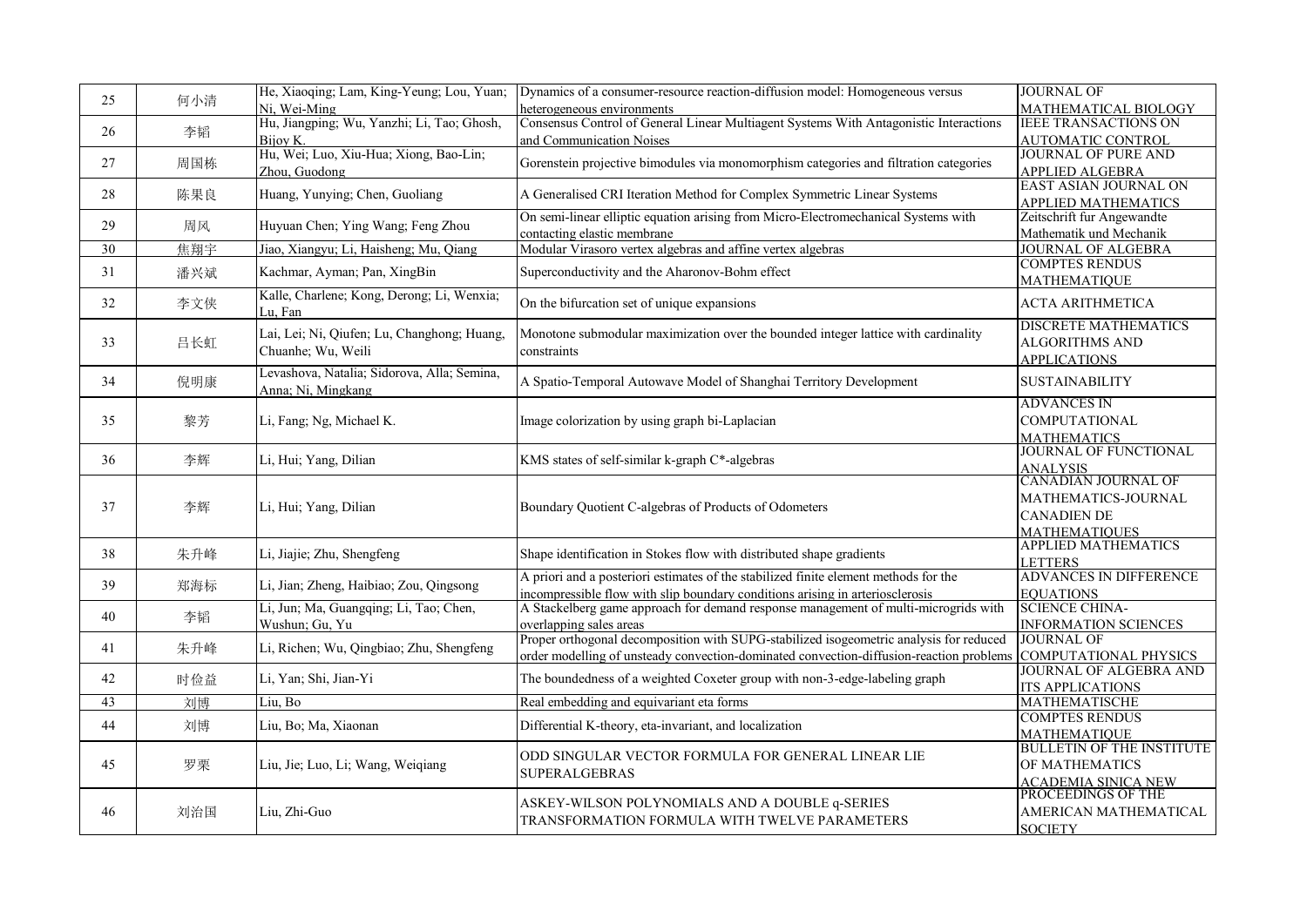| 47              | 吕长虹      | Lu, Changhong; Wang, Bing; Wang, Kan; Wu,                                                              | Paired-domination in claw-free graphs with minimum degree at least three                                                            | <b>DISCRETE APPLIED</b>                                                          |
|-----------------|----------|--------------------------------------------------------------------------------------------------------|-------------------------------------------------------------------------------------------------------------------------------------|----------------------------------------------------------------------------------|
|                 |          | Yana                                                                                                   |                                                                                                                                     | <b>MATHEMATICS</b>                                                               |
| 48              | 郑宇       | Lu, Peng; Qing, Jie; Zheng, Yu                                                                         | Conformal Ricci flow on asymptotically hyperbolic manifolds                                                                         | SCIENCE CHINA-                                                                   |
|                 |          |                                                                                                        |                                                                                                                                     | <b>MATHEMATICS</b>                                                               |
| 49              | 任韩       | Lu, Weihua; Ren, Han                                                                                   | <b>Extending Colorings of Planar Graphs</b>                                                                                         | <b>GRAPHS AND</b>                                                                |
| 50              | 日鑫       | Lu, Xin                                                                                                | Family of curves with large unitary summand in the Hodge bundle                                                                     | <b>MATHEMATISCHE</b>                                                             |
| 51              | 吕鑫       | Lu, Xin; Zuo, Kang                                                                                     | The Oort conjecture on Shimura curves in the Torelli locus of curves                                                                | <b>JOURNAL DE</b><br>MATHEMATIQUES PURES ET                                      |
| 52              | 任韩       | Ma, Dengju; Ren, Han                                                                                   | The orientable genus of the join of a cycle and a complete graph                                                                    | <b>ARS MATHEMATICA</b><br>CONTEMPORANEA                                          |
| 53              | 傅显隆      | Mokkedem, Fatima Zahra; Fu, Xianlong                                                                   | Optimal Control Problems for a Semilinear Evolution System with Infinite Delay                                                      | <b>APPLIED MATHEMATICS AND</b><br><b>OPTIMIZATION</b>                            |
| 54              | 傅显隆      | Mokkedem, Fatima Zahra; Fu, Xianlong                                                                   | Approximate controllability for a retarded semilinear stochastic evolution system                                                   | IMA JOURNAL OF<br>MATHEMATICAL CONTROL<br><b>AND INFORMATION</b>                 |
| 55              | 汪志鸣      | Naz, Mehvish; Liu, Wei; Wang, Zhiming                                                                  | Robust ISS of uncertain discrete-time singularly perturbed systems with disturbances                                                | <b>INTERNATIONAL JOURNAL</b><br>OF SYSTEMS SCIENCE                               |
| 56              | 唐明       | Ni, Qi; Kang, Jie; Tang, Ming; Liu, Ying; Zou,<br>Yong                                                 | Learning epidemic threshold in complex networks by Convolutional Neural Network                                                     | <b>CHAOS</b>                                                                     |
| 57              | 唐明       | Ni, Qi; Tang, Ming; Liu, Ying; Lai, Ying-                                                              | Machine learning dynamical phase transitions in complex networks                                                                    | PHYSICAL REVIEW E                                                                |
| $\overline{58}$ | 潘兴斌      | Pan, Xing-Bin; Zhang, Zhibing                                                                          | Existence and regularity of weak solutions for a thermoelectric model                                                               | NONLINEARITY                                                                     |
| 59              | 毕平       | Pang, Jianhua; Chen, Jing; Liu, Zijian; Bi,<br>Ping; Ruan, Shigui                                      | Local and Global Stabilities of a Viral Dynamics Model with Infection-Age and Immune<br>Response                                    | <b>JOURNAL OF DYNAMICS AND</b><br>DIFFERENTIAL EQUATIONS                         |
| 60              | 倪明康      | Qi, Xutian; Ni, Mingkang                                                                               | ON THE ASYMPTOTIC SOLUTION TO A TYPE OF PIECEWISE-CONTINUOUS<br>SECOND-ORDER DIRICHLET PROBLEMS OF TIKHONOV SYSTEM                  | <b>JOURNAL OF APPLIED</b><br><b>ANALYSIS AND</b>                                 |
| 61              | 詹兴致      | Qiao, Pu; Zhan, Xingzhi                                                                                | The Largest Graphs with Given Order and Diameter: A Simple Proof                                                                    | <b>GRAPHS AND</b>                                                                |
| 62              | 詹兴致      | Qiao, Pu; Zhan, Xingzhi                                                                                | The minimum number of Hamilton cycles in a Hamiltonian threshold graph of a prescribed<br>order                                     | JOURNAL OF GRAPH THEORY                                                          |
| 63              | 邱瑞锋, 邹燕清 | Qiu, Ruifeng; Zou, Yanqing                                                                             | 3-manifolds admitting locally large distance 2 Heegaard splittings                                                                  | <b>COMMUNICATIONS IN</b><br>ANALYSIS AND GEOMETRY                                |
| 64              | 韦国芳      | Seto, Shoo; Wang, Lili; Wei, Guofang                                                                   | SHARP FUNDAMENTAL GAP ESTIMATE ON CONVEX DOMAINS OF SPHERE                                                                          | JOURNAL OF DIFFERENTIAL<br><b>GEOMETRY</b>                                       |
| 65              | 朱升峰      | Shen, Xiaoqin; Jia, Junjun; Zhu, Shengfeng;<br>Li, Haoming; Bai, Lin; Wang, Tiantian; Cao,<br>Xiaoshan | The time-dependent generalized membrane shell model and its numerical computation                                                   | <b>COMPUTER METHODS IN</b><br><b>APPLIED MECHANICS AND</b><br><b>ENGINEERING</b> |
| 66              | 时俭益      | Shi, Jian-yi                                                                                           | Reduced expressions for the elements in a Bruhat interval                                                                           | <b>DISCRETE MATHEMATICS</b>                                                      |
| 67              | 舒斌       | Shu, Bin                                                                                               | GENERIC PROPERTY AND CONJUGACY CLASSES OF HOMOGENEOUS BOREL<br>SUBALGEBRAS OF RESTRICTED LIE ALGEBRAS OF CARTAN TYPE (I): TYPE<br>W | <b>BULLETIN OF THE INSTITUTE</b><br>OF MATHEMATICS<br><b>ACADEMIA SINICA NEW</b> |
| 68              | 王晁       | Wang, Chao; Wang, Zhongzi                                                                              | The limit shapes of midpoint polygons in R-3                                                                                        | <b>JOURNAL OF KNOT THEORY</b><br>AND ITS RAMIFICATIONS                           |
| 69              | 邹燕清      | Wang, Junhua; Zou, Yanqing                                                                             | Unstabilized partial derivative-stabilization of a fat Heegaard splitting                                                           | JOURNAL OF KNOT THEORY<br>AND ITS RAMIFICATIONS                                  |
| 70              | 吕长虹      | Wang, Kan; Lu, Changhong; Wang, Bing                                                                   | Bounds on Neighborhood Total Domination Numberin Graphs                                                                             | <b>BULLETIN OF THE IRANIAN</b><br>MATHEMATICAL SOCIETY                           |
| 71              | 韦国芳      | Wang, Lili; Wei, Guofang                                                                               | LOCAL SOBOLEV CONSTANT ESTIMATE FOR INTEGRAL BAKRY-EMERY<br><b>RICCI CURVATURE</b>                                                  | PACIFIC JOURNAL OF<br><b>MATHEMATICS</b>                                         |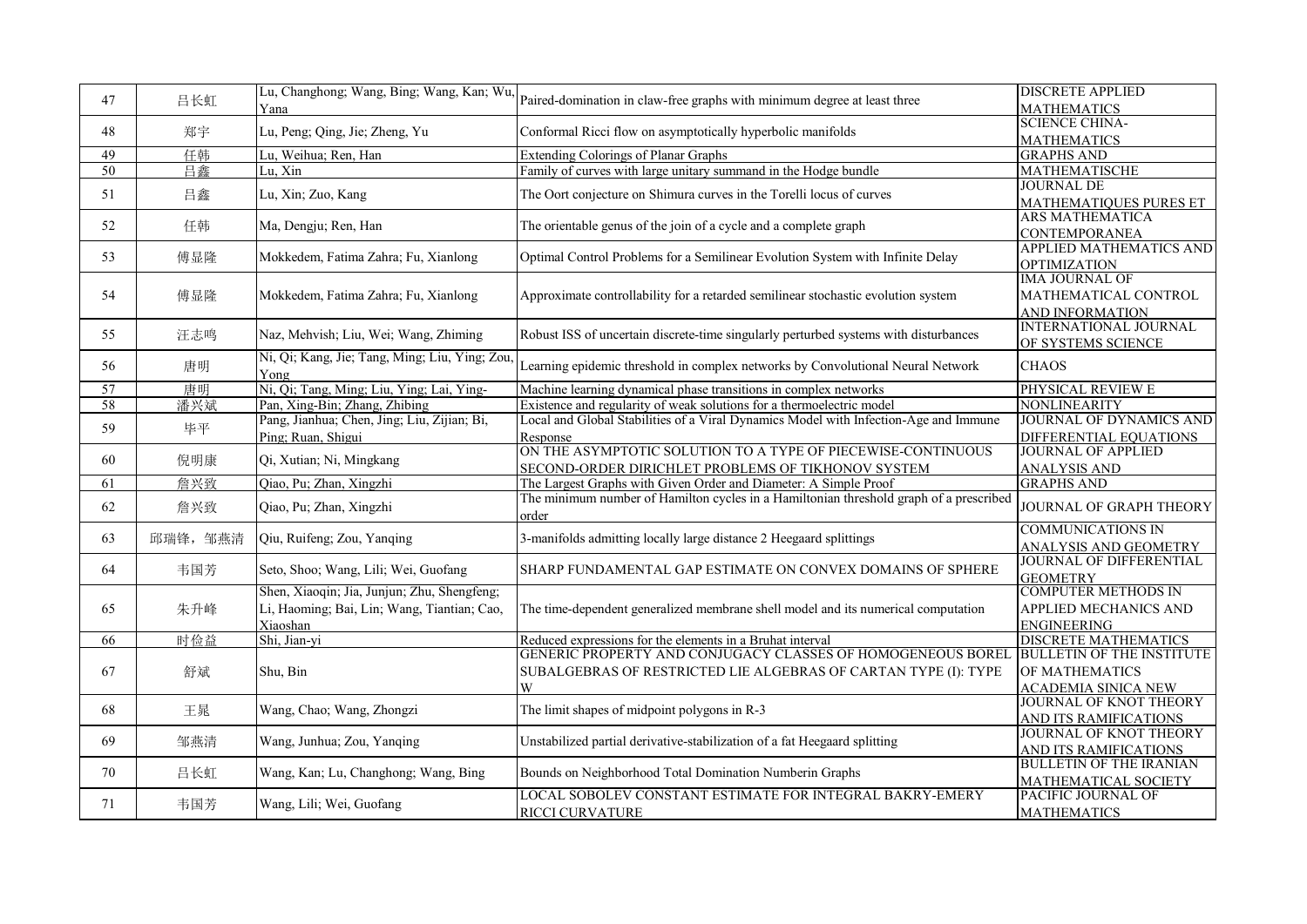| 72 | 王丽萍, 赵纯奕 | Wang, Liping; Zhao, Chunyi                        | Concentration on curves for a nonlinear Schrodinger problem with electromagnetic                        | JOURNAL OF DIFFERENTIAL                                   |
|----|----------|---------------------------------------------------|---------------------------------------------------------------------------------------------------------|-----------------------------------------------------------|
|    |          |                                                   | potential                                                                                               | <b>EOUATIONS</b>                                          |
| 73 | 陈勇       | Wang, Minmin; Chen, Yong                          | Dynamic behaviors of mixed localized solutions for the three-component coupled Fokas-<br>Lenells system | <b>NONLINEAR DYNAMICS</b>                                 |
| 74 |          | Wang, Tingting; Fang, Faming; Li, Fang;           |                                                                                                         | <b>IEEE TRANSACTIONS ON</b>                               |
|    | 黎芳       | Zhang, Guixu                                      | High-Quality Bayesian Pansharpening                                                                     | <b>IMAGE PROCESSING</b>                                   |
| 75 | 黎芳       | Wang, Wei; Li, Fang; Ng, Michael K.               | Structural Similarity-Based Nonlocal Variational Models for Image Restoration                           | <b>IEEE TRANSACTIONS ON</b><br><b>IMAGE PROCESSING</b>    |
|    |          |                                                   |                                                                                                         | <b>INTERNATIONAL JOURNAL</b>                              |
| 76 | 郑海标      | Wang, Yongshuai; Al Mahbub, Md. Abdullah;         | Characteristic stabilized finite element method for non-stationary conduction-convection                | OF NUMERICAL METHODS                                      |
|    |          | Zheng, Haibiao                                    | problems                                                                                                | FOR HEAT & FLUID FLOW                                     |
| 77 |          | Wang, Yuan-Ming                                   | A Crank-Nicolson-type compact difference method and its extrapolation for time fractional               | NUMERICAL ALGORITHMS                                      |
|    | 王元明      |                                                   | Cattaneo convection-diffusion equations with smooth solutions                                           |                                                           |
| 78 | 王元明      | Wang, Yuan-Ming; Ren, Lei                         | A high-order L2-compact difference method for Caputo-type time-fractional sub-diffusion                 | <b>APPLIED MATHEMATICS AND</b>                            |
|    |          |                                                   | equations with variable coefficients                                                                    | <b>COMPUTATION</b>                                        |
| 79 | 王元明      | Wang, Yuan-Ming; Ren, Lei                         | Efficient compact finite difference methods for a class of time-fractional convection-                  | <b>INTERNATIONAL JOURNAL</b>                              |
|    |          |                                                   | reaction-diffusion equations with variable coefficients                                                 | OF COMPUTER                                               |
| 80 | 郑宇       | Wu, Guoqiang; Zheng, Yu                           | SHARP LOGARITHMIC SOBOLEV INEQUALITIES ALONG AN EXTENDED                                                | PACIFIC JOURNAL OF                                        |
|    |          |                                                   | RICCI FLOW AND APPLICATIONS                                                                             | <b>MATHEMATICS</b>                                        |
|    |          |                                                   |                                                                                                         | <b>INFINITE DIMENSIONAL</b>                               |
| 81 | 吴畏       | Wu, Wei                                           | An approximation property for operator systems                                                          | <b>ANALYSIS QUANTUM</b>                                   |
|    |          |                                                   |                                                                                                         | PROBABILITY AND RELATED                                   |
|    |          |                                                   |                                                                                                         | <b>TOPICS</b>                                             |
| 82 | 陈勇       | Xu, Tao; Chen, Yong; Qiao, Zhijun                 | Multi-dark soliton solutions for the $(2+1)$ -dimensional multi-component Maccari system                | MODERN PHYSICS LETTERS B                                  |
| 83 | 陈果良      | Xu, Wei-Ru; Bebiano, Natalia; Chen, Guo-          | ON THE CONSTRUCTION OF REAL NON-SELFADJOINT TRIDIAGONAL                                                 | ELECTRONIC TRANSACTIONS                                   |
|    |          | Liang<br>Xu, Wei-Ru; Bebiano, Natalia; Chen, Guo- | MATRICES WITH PRESCRIBED THREE SPECTRA                                                                  | ON NUMERICAL ANALYSIS                                     |
| 84 | 陈果良      |                                                   | Generalized inverse spectral problem for pseudo-Jacobi matrices with mixed eigendata                    | <b>INVERSE PROBLEMS IN</b>                                |
|    |          | Liang<br>Xu, Wei-Ru; Bebiano, Natalia; Chen, Guo- |                                                                                                         | <b>SCIENCE AND ENGINEERING</b><br>APPLIED MATHEMATICS AND |
| 85 | 陈果良      |                                                   | An inverse eigenvalue problem for pseudo-Jacobi matrices                                                |                                                           |
|    |          | Liang                                             | Submatrix constrained least-squares inverse problem for symmetric matrices from the                     | <b>COMPUTATION</b><br><b>JOURNAL OF</b>                   |
| 86 | 陈果良      | Xu, Wei-Ru; Chen, Guo-Liang; Gong, Yi             | design of vibrating structures                                                                          | COMPUTATIONAL AND                                         |
|    |          | Xu, Yizhan; Tang, Ming; Liu, Ying; Zou,           |                                                                                                         |                                                           |
| 87 | 唐明       | Yong; Liu, Zonghua                                | Identifying epidemic threshold by temporal profile of outbreaks on networks                             | <b>CHAOS</b>                                              |
| 88 | 傅显隆      | Yan, Dongxue; Fu, Xianlong                        | Asymptotic analysis of a size-structured population model with infinite states-at-birth                 | <b>APPLICABLE ANALYSIS</b>                                |
|    |          |                                                   |                                                                                                         | <b>DISCUSSIONES</b>                                       |
| 89 | 任韩       | Yang, Chao; Ren, Han                              | NEW FORMULAE FOR THE DECYCLING NUMBER OF GRAPHS                                                         | MATHEMATICAE GRAPH                                        |
|    |          |                                                   |                                                                                                         | <b>THEORY</b>                                             |
| 90 | 唐明       | Yang, Hui; Gu, Changgui; Tang, Ming; Cai,         | Suppression of epidemic spreading in time-varying multiplex networks                                    | APPLIED MATHEMATICAL                                      |
|    |          | Shi-Min; Lai, Ying-Cheng                          |                                                                                                         | <b>MODELLING</b>                                          |
| 91 | 庞学诚      | Yang, Jin Hua; Yang, Qi; Pang, Xue Cheng          | A Normal Criterion Concerning Omitted Holomorphic Function                                              | <b>ACTA MATHEMATICA</b>                                   |
|    |          |                                                   |                                                                                                         | SINICA-ENGLISH SERIES                                     |
| 92 | 庞学诚      | Yang, Jinhua; Hu, Zhangcai; Pang, Xuecheng        | QUASINORMAL FAMILIES OF MEROMORPHIC FUNCTIONS                                                           | <b>HOUSTON JOURNAL OF</b>                                 |
|    |          |                                                   |                                                                                                         | <b>MATHEMATICS</b>                                        |
|    |          | Yu, Jiaping; Zheng, Haibiao; Shi, Feng; Zhao,     | IWO-GRID FINITE ELEMENT METHOD FOR THE STABILIZATION OF MIXED                                           | <b>DISCRETE AND CONTINUOUS</b>                            |
| 93 | 郑海标      | Ren                                               | <b>STOKES-DARCY MODEL</b>                                                                               | DYNAMICAL SYSTEMS-                                        |
|    |          |                                                   |                                                                                                         | <b>SERIES B</b>                                           |